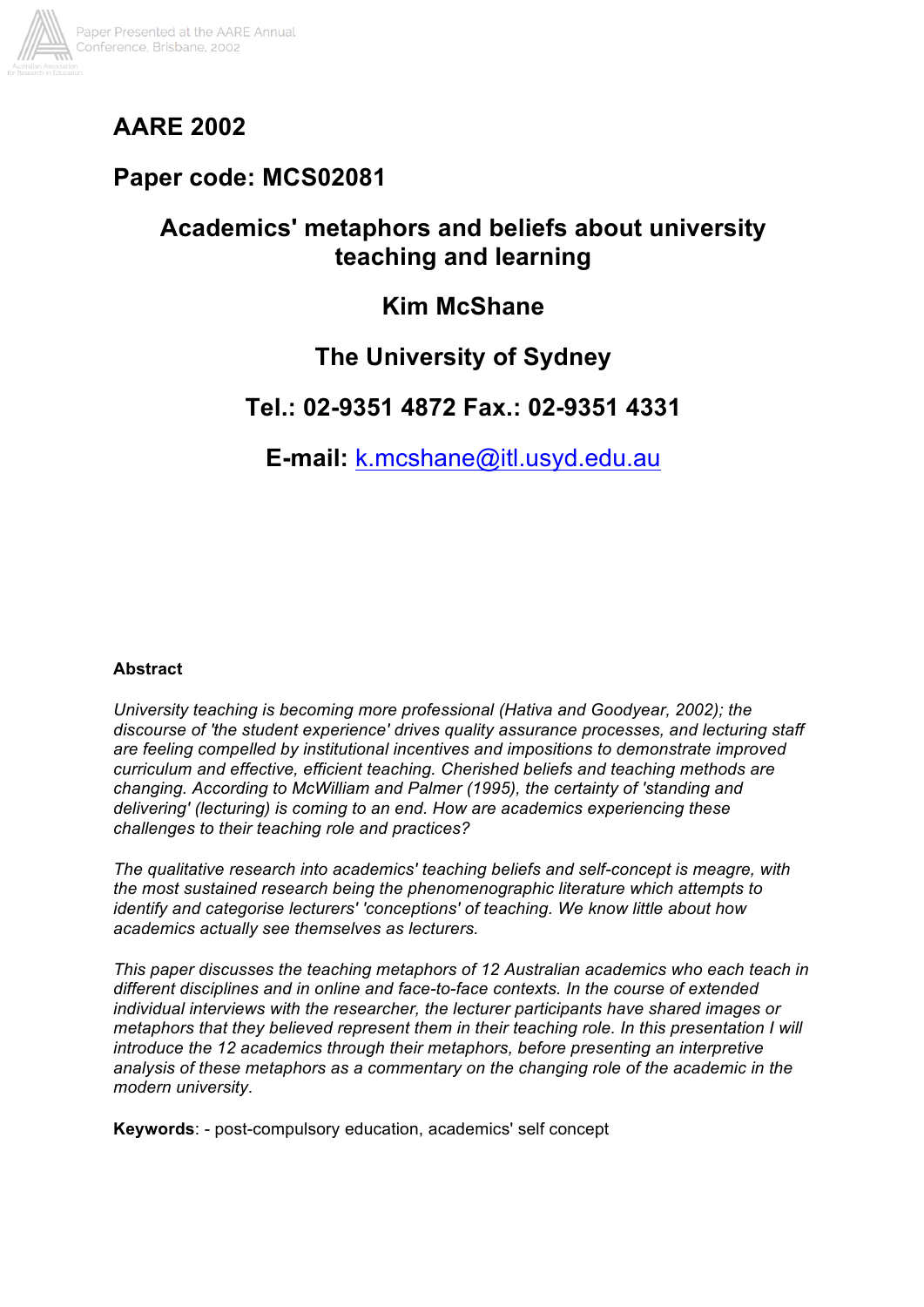

## **1. Introduction - Academics' Assumptions and Beliefs about Teaching**

*We need to work to retain the complexity in teachers' accounts of themselves. (MacLure, 1993: 382)*

The primary activities of universities and their academic staff are teaching and research. Tenured academics are acknowledged experts in particular fields and disciplines and they may have acclaimed research expertise. However, they have largely acquired their teaching skills experientially - through learning by doing - as tutors, demonstrators, lecturers. They will have experienced teaching as students themselves too, and some may communicate and share their teaching practices and beliefs with departmental colleagues. According to Dunkin (1995), academic teachers acquire what might be called 'craft knowledge'. What academic staff believe and practice as teaching is not necessarily anchored in scientific, research-led or professional knowledge. Moreover there is no certification or professional licensing to guarantee the maintenance of particular and consistent standards of university teaching. It remains the case therefore, that most academic staff in Australian universities, with the exception of most staff in Schools of Education, have not undertaken formal courses in the theory and practice of teaching, and are in one sense, formally unqualified as teachers. And yet whether they are qualified or not, academic staff are working from particular assumptions about teaching based on their experiences as teachers and learners.

The realities of globalisation, corporatisation, and new forms of managerialism are shaping the missions and work of universities, and the impact is not unnoticed by the academics who sustain the research and teaching of the institution. Academic work is changing; and while University teaching may be becoming more professional (Hativa and Goodyear, 2002), past freedoms and ways of doing academic work are being reformed by accountability practices and new strategies for 'efficiency'. Information technologies impose new demands and require new skills (Coaldrake & Stedman, 1999; Taylor, 1999). At the same time an everexpanding and diverse student body enters the university with high expectations for a quality experience, as well as particular rewards and outcomes upon graduation. The contexts and events that characterise university study have diversified too beyond lectures, tutorials and demonstrations to include for example, workplace learning, problem-based learning, distance education, online learning and other forms of technology-based learning. Teaching academics are meeting these challenges by planning more flexible, responsive and inclusive programs of study. In addition to this, they are also being required to teach differently.

Cherished beliefs and teaching methods are changing. According to McWilliam and Palmer (1995), the certainty of 'standing and delivering' (lecturing) is coming to an end.

For some colleagues, new teaching practices bring new pleasures and (self-)discoveries. There are academics who embrace change, others find ways to resist. Some approach new technologies tentatively, critically, selectively or they find ways to avoid engaging with it in their teaching.

> *Many academics will have to confront the reality that the task of the academic teacher, traditionally encapsulated in the designation of lecturer, is shifting from the transmission of information towards the management and facilitation of student learning (Coaldrake & Stedman, 1999: 7).*

These new demands do not sit easily with the scholarly values and the disciplinary traditions that academics seek to honour and cultivate through their teaching, research and service roles (Coaldrake & Stedman, 1999). Martin's (1999) research shows that many lecturers feel overworked, undervalued and overwhelmed by the enormity of the issues and challenges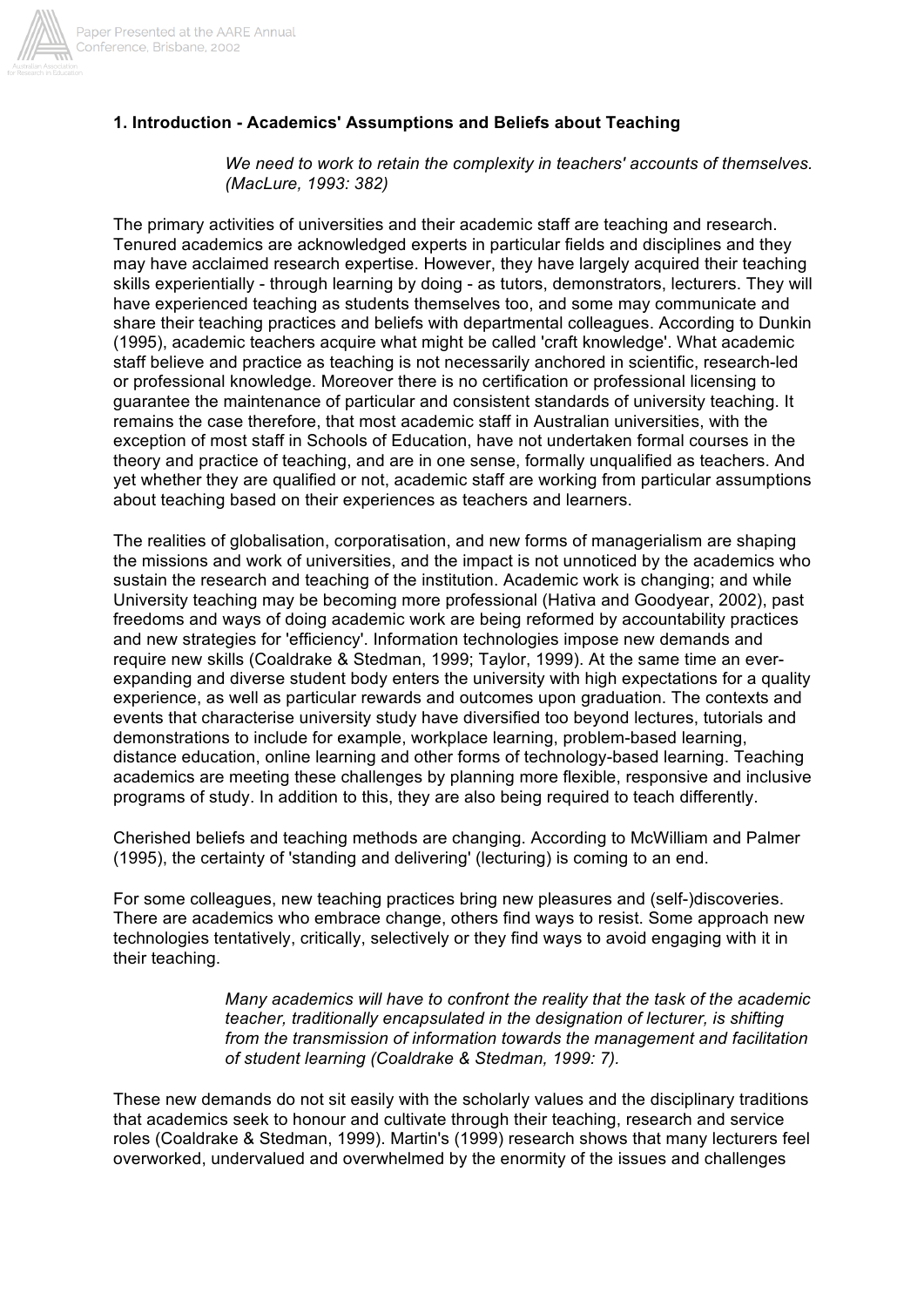

that face them. Indeed, university 'restructuring' can induce feelings of shock in some academic staff, as Broadbent (1997) found.

In the midst of this pervasive institutional change, I focus my interest and concern on academics who teach in online and face-to-face contexts: How do they understand their role in the post-modern university? How are they responding to the changing demands and changing contexts of university teaching (and learning)? How do they perceive that teaching online is changing their self-concept as teachers? In researching academics' teaching role/s and beliefs, I have found discussions of metaphor can offer a safe and rich means of exploring lecturers' teaching self-images.

In the next section I will review some of the relevant literature on lecturers and metaphor, and follow that with an outline of the methods that shape my research. In later sections of this paper, I will present the academic participants in my research along with their teaching images, and proceed to establish and problematise a range of tentative thematic groupings around these metaphors.

### **2. Metaphors for (university) teaching**

*In the process of thematic sense-making, metaphors stood out from the narratives because of their richness of language, practicality, and capability to capture certain moments and feelings. (Koro-Ljungberg, 2001: 372).*

The notion of metaphor (the Greek *meta-pherein*) is about *carrying with/over/beyond* or *transferring.* Metaphor is a creative linguistic and conceptual device that enables us to describe a way of being, feeling or doing in terms of another image. That image translates and recontextualises the original being, feeling or doing. Lakoff and Johnson (1980) identify and discuss metaphorical concepts such as ARGUMENT IS WAR and TIME IS MONEY, spatial metaphors like HEALTH AND LIFE ARE UP - SICKNESS AND DEATH ARE DOWN, ontological metaphors, eg. THE MIND IS A MACHINE, and common expressions and idioms like, for example, THEORIES ARE BUILDINGS, and LOVE IS A JOURNEY.

By recognising and articulating one kind of thing in terms of another (Lakoff and Johnson, 1980: 5), Self and Other established as separate, even as they become bridged through metaphor (Koro-Ljungberg, 2001: 371). The use of metaphor is an imaginative strategy that carries with it other nuances, shadows and tinges that are not (well) articulated in the experience and description of the actual, factual phenomenon. Metaphor offers a safe, playful and meaningful way of accessing the professional and psychological orientations of teachers.

Two studies of teacher metaphor from the 1980s proposed fresh ways of understanding how teachers talk about teaching (and learning). Fox (1983) reflected on the personal theories of teaching that emerged from conversations with newly appointed and experienced polytechnic teachers in the United Kingdom in the early 1980s. He identified four basic theories of teaching that read as metaphors: *the transfer theory, the shaping theory, the travelling theory,* and *the growing theory*. In Fox' view, simple views of teaching are reflected in the metaphors of 'transfer' (filling empty vessels and minds) and 'shaping' (of raw material and minds). Personal theories that are constructed around 'travelling' (teacher as guide) and 'growing' (teacher cultivating minds) are judged by Fox as more complex and as such, are favoured beliefs in his schema.

Munby (1986) conducted a concordance study of metaphoric language in the transcript data for one teacher, Alice, to reveal her tendency to talk about each lesson as a moving object.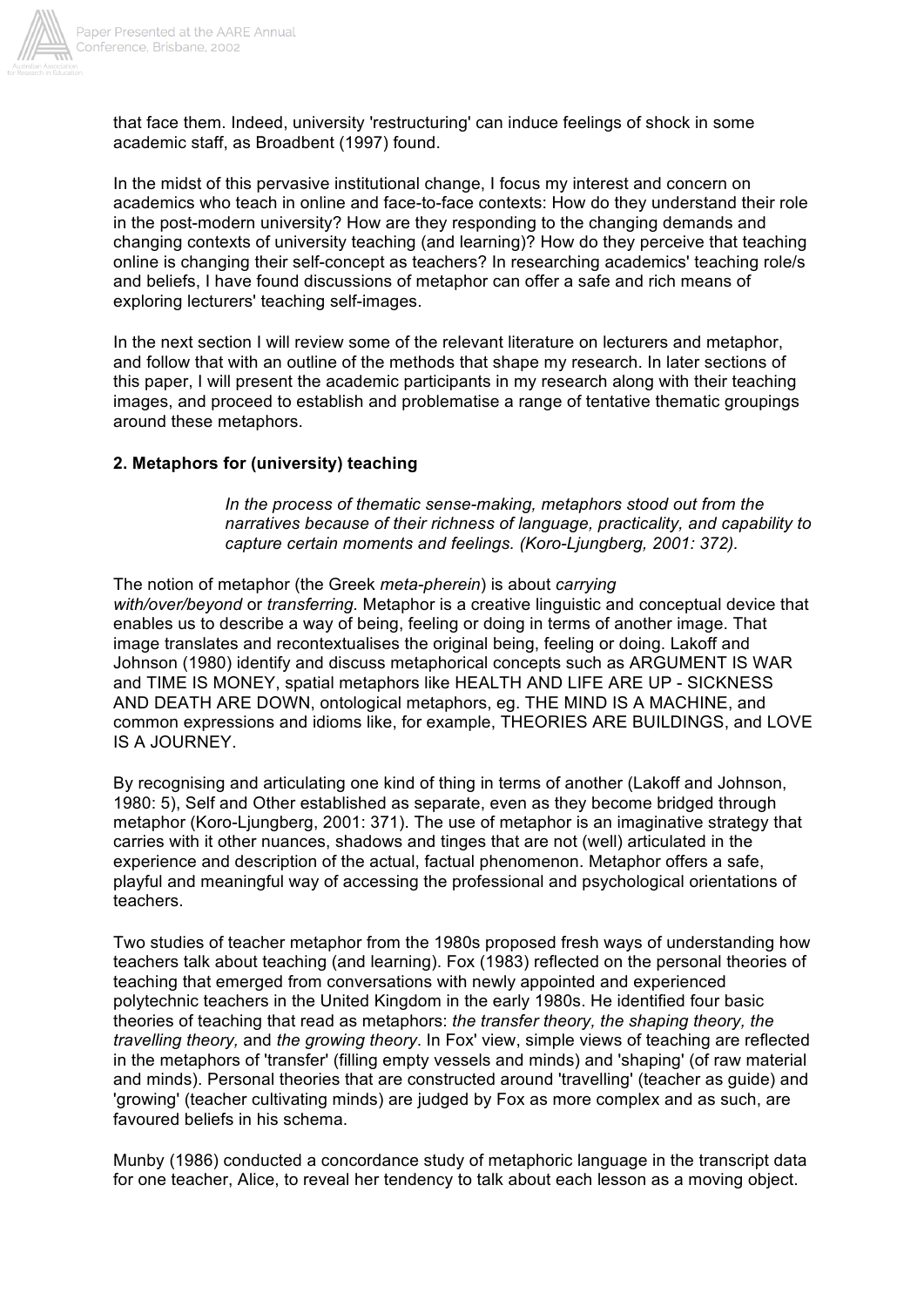

Sample quotes from Alice's transcripts included, 'Kept it somehow moving slowly'; 'We were slow at getting started today'; 'It went real well'; '...when I keep it going'. There are hints of Fox' travelling metaphor ('stopping' and 'starting', 'going with', 'picking up'), and it appears that students 'gather up information as the lesson travels by'.

Research which documents and considers university teachers' metaphors for teaching, is notably scant. Koro-Ljungberg (2001) used an analysis of metaphor as one 'sense-making' strategy in a study investigating the creative thinking processes of two Academy professors. In conducting her interpretative analysis, she found the use of metaphor to have a productive, 'opening-up function.

Ling, Burman, Cooper and Ling (2002) set out to discuss the work of university teacher educators as 'sown, grown, cloned or honed'. Interestingly the teacher educators interviewed in their study took these terms and applied them to their students and the context of teacher education, rather than personalise them to themselves and their teacher education role. Other metaphors that emerged as meaningful to the educators in this study were: River ('the notion of flow', 'the endless change'), Journey ('I'm still on the journey'), and Garden ('... where you can have the weeds and you can have the flowers').

Martin, Prosser, Trigwell, Lueckenhausen and Ramsden (2001) have identified and started to explore the metaphoric relationships in how lecturers understand their subject matter, teaching practices and student learning, and the ways they use metaphors in talking about their teaching. In their phenomenographic research the authors have noted that several teachers, whose conceptions of subject matter, teaching and learning were atomistic, concatenated, and 'surface', appeared to talk about 'Knowledge as a physical entity. Teaching is giving. Learning is getting'. Teachers whose conceptions were integrated, coherent and 'deep' discuss 'Knowledge as an interpretation. Teaching is being with students in the interpretation of experiences'.

Over the past decade, intriguing metaphoric allusions have started to emerge in research discussions of Information and Communications Technologies (ICT) in university learning. McWilliam and Palmer (1995) reflect critically on implications surrounding the notion that the use of ICT in university teaching and learning signals the end of lecturing as 'standing and delivering'. Hesketh, Gosper, Andrews & Sabaz, (1996) argue that the teaching role becomes refocussed on 'managing' and 'facilitating' student learning, on helping students to develop the skills to enable them to evaluate Internet materials, and managing this contact and information poses new challenges for academics. For Herrington and Oliver (2001), an online 'transmitter' teacher must become an online 'coach' in order to teach effectively in these electronic learning environments. Relabelling the teacher's role in ICT-supported education is common, and an extensive list of descriptors has been proposed by Berge (1995), and discussed further in Berge and Collins (2000). Participants in Berge's studies have proposed or selected role-focussed terms such as 'manager', 'firefighter' and 'social worker' to describe their online teaching role. However, the descriptive metaphoric potential of such labels has been overlooked to date and the contextual dimensions (consider, for example, 'the office', 'the fire' and 'interactions with others') have not been explored in any depth with the research participants.

This leads me to raise an important issue in any discussion of metaphor in qualitative research, and one which distinguishes my research from the previously cited studies. With the exception of Ling et al. (2002), the studies mentioned here have located and analysed metaphor in the language of research participants, typically from transcribed interview data. In most cases the researchers have elicited this data for other research purposes, and in their analysis, they have been drawn to particular images and metaphors in the language of the participants. Participants have not been consulted about what these analyses reveal,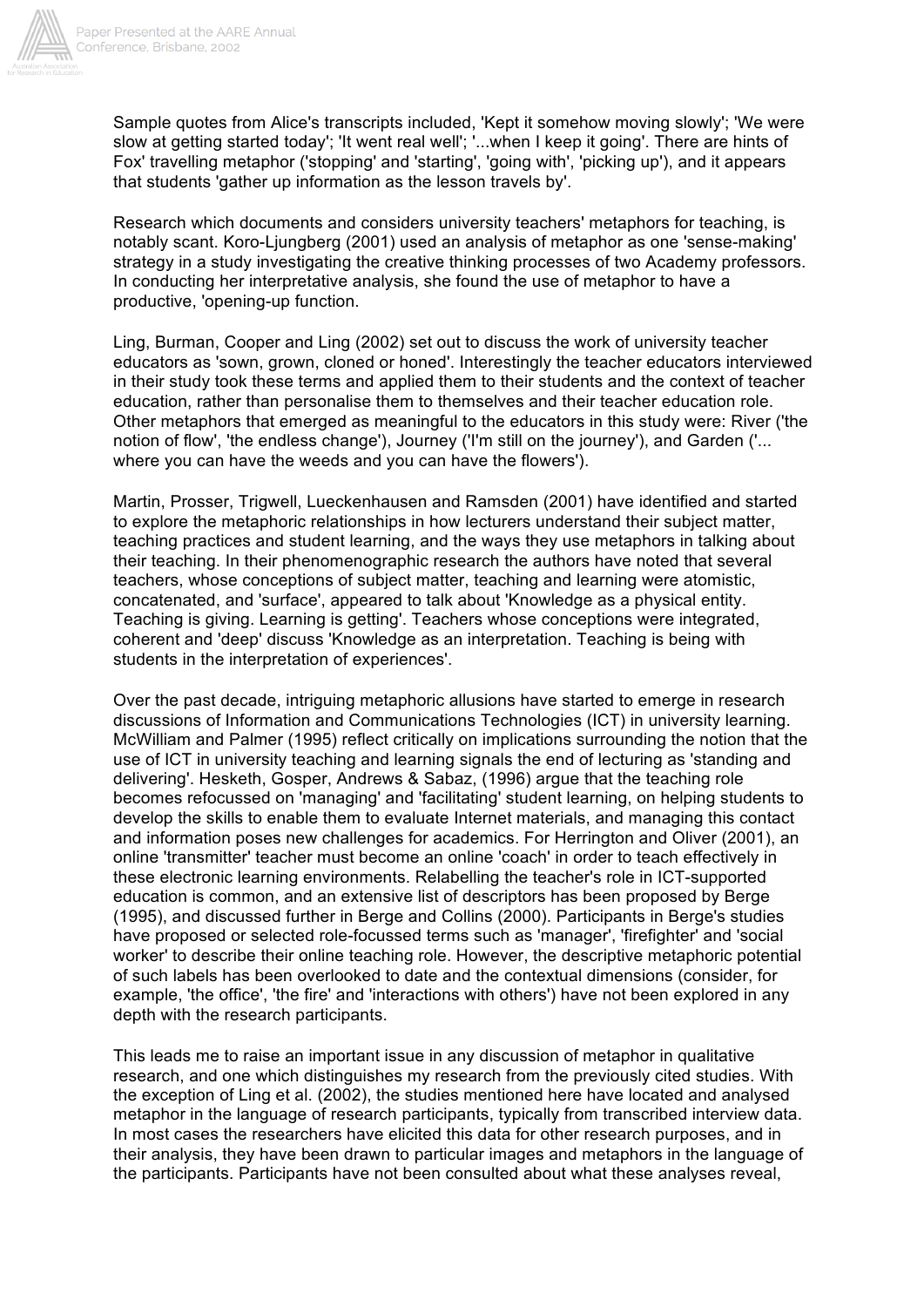

and are not aware of the metaphoric language that they are using (Munby, 1986). The discussion of metaphor has not been a conscious or deliberate focus of discussion with the research participants, and so we are offered a researcher-only interpretation for metaphor.

This partly reflects the 'hidden researcher' of empirical research methodology. With the exception of Ling et al. (2002), the studies cited here have modelled their analyses on the methodological precedent adopted by Lakoff and Johnson (1980) in their ground-breaking work of two decades past.

In the next section I will describe how I have elicited metaphor in an explicit manner in conversations with academics about their teaching beliefs, self-concepts and practices.

## **3. Methodology**

*Metaphorical imagination is a crucial skill in creating rapport and in communicating the nature of unshared experience. (Lakoff and Johnson, 1980: 231)*

This paper represents my developing thinking around one area of a larger research study in which I am investigating academic self-concept and online teaching. There are 12 university lecturers taking part in the study from a spread of disciplines in two Australian universities. Participants were selected after firstly reading about my research project and expressing interest. Five 'technology enthusiast' lecturers are from a large multi-campus university in Victoria. Seven additional lecturers, who work at a large metropolitan university in NSW, were selected for a range of reasons following my initial work with the first group of 5 (novice online teachers, teaching entirely online, faculty, gender).

My focus in this research is on documenting and interpreting participants' perceptions of how the experience of teaching online changes their self-concept as university teachers. Participants are encouraged to reflect on their teaching beliefs and practices in a series of dyadic conversational interviews and the occasional e-mail exchange with me. Participants exemplify their beliefs with lively stories and anecdotes, and the sharing of subject outlines and online teaching artefacts.

Unlike most of the studies referred to in the literature review, I have been explicit about my interest in metaphor. Participants receive a schedule of discussion topics before a formal, taped conversation, although I emphasise that this list does not set a formal agenda for our discussion. I have found my academic colleagues - and most are researchers themselves appreciate the opportunity for prior reflection on the proposed topics for discussion. A sample list of topics for a beginning conversation is presented in Appendix 1. Our discussion rarely follows the order of the list. Initial talk usually centres on what they/we enjoy about teaching, how teaching sits in relation to their overall work role and research, and how they have learnt to teach. Usually I find that I have to initiate discussion about teaching image or metaphor in these conversations - it is not something that most academics talk about as a matter of course. Sometimes I have found myself providing examples to stimulate thinking and articulation, and increasingly I have found myself mentioning some of the metaphors offered previously by other participants in the research. My early concern about overprompting in this respect has relaxed. Because this is not a mere role-labelling exercise, I have found that discussion of teaching metaphors can shift, and the notions that emerge sometimes return (often humorously!) later in our conversation, and in other conversations. There is a longer-term plan in the study to revisit with each participant their metaphor/s, particularly in the light of their online teaching experiences.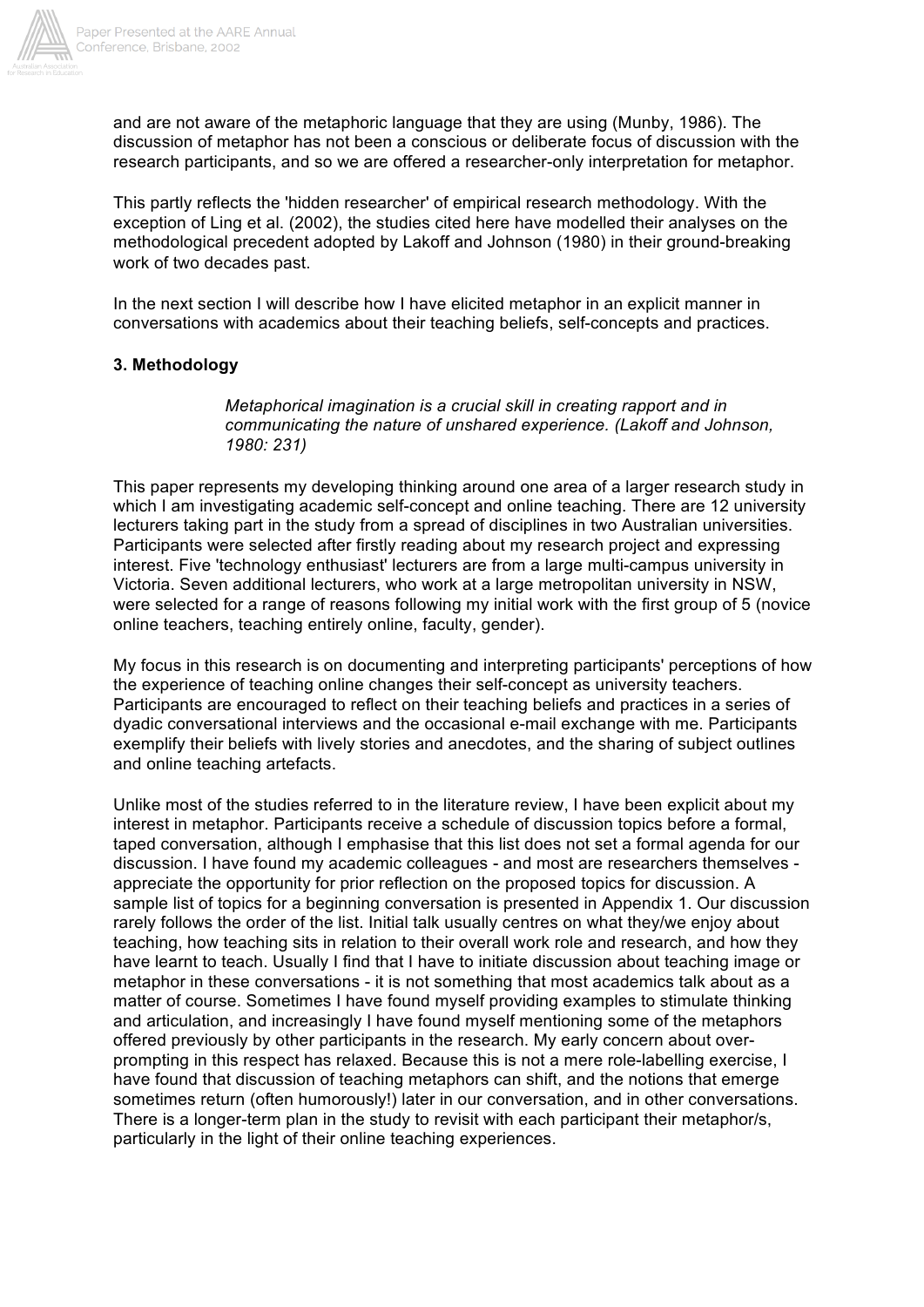

However, in this paper I will narrow my focus to the early metaphors of the 12 lecturers and take this opportunity to outline the types of academic-as-teacher images that have emerged so far.

| <b>Name</b> | <b>Discipline, Years of University Teaching</b> | Metaphor, Image                             |
|-------------|-------------------------------------------------|---------------------------------------------|
| Ron*        | Health Sciences, 25 years                       | performer, model                            |
| Zhang*      | Business (Chinese language, culture), 8 yrs     | team leader                                 |
| Hilary*     | Business (Communications), 17 years             | mentor, facilitator                         |
| Seb*        | Computer Science, 22 years                      | performer                                   |
| Paul*       | Health Science, 21 years                        | Obi-Wan-Kenobi, mentor                      |
| Evan        | Arts, 4 yrs                                     | preacher, performer                         |
| Frank*      | Medicine, 5 years (DE/ ICT-only)                | facilitator                                 |
| Jane        | Arts, 19 years                                  | lamplighter                                 |
| Aurea       | Health Sciences. 23 years                       | a big ear, big brain, big<br>heart, big eye |
| Rose        | Arts, 3 years                                   | tour guide, social worker                   |
| Cora        | Arts, 3 years                                   | coach, social worker                        |
| Rahime      | Arts, 16 years                                  | Performer, gift/present                     |

The research participants and their teaching metaphor/s are summarised in Table 1.

Table 1: Research Participants, Discipline, Years of University Teaching, metaphor, Image. Names supplied are all participant-selected pseudonyms.

\* These participants are 'technology enthusiasts', (see Thompson and Holt, 1997); they are experienced and confident users of online learning resources, which they integrated into their on-campus teaching.

In communicating this research I find that many of my university and research colleagues take pleasure in identifying themselves, and other lecturers they have known or worked with, in these images. The images spark discussion and reflection, memories and anecdotes. However, what is in the participants' quotes inserted throughout the next section remains purely descriptive and in some ways fixed by the language of the transcribed extracts. Of course, all readers will bring their own interpretations to bear as they read some of these extracts. However, being engaged in on-going research into academic identities (with a focus on the 'move online'), I would like to advance my own interpretative analysis and insights in the next section.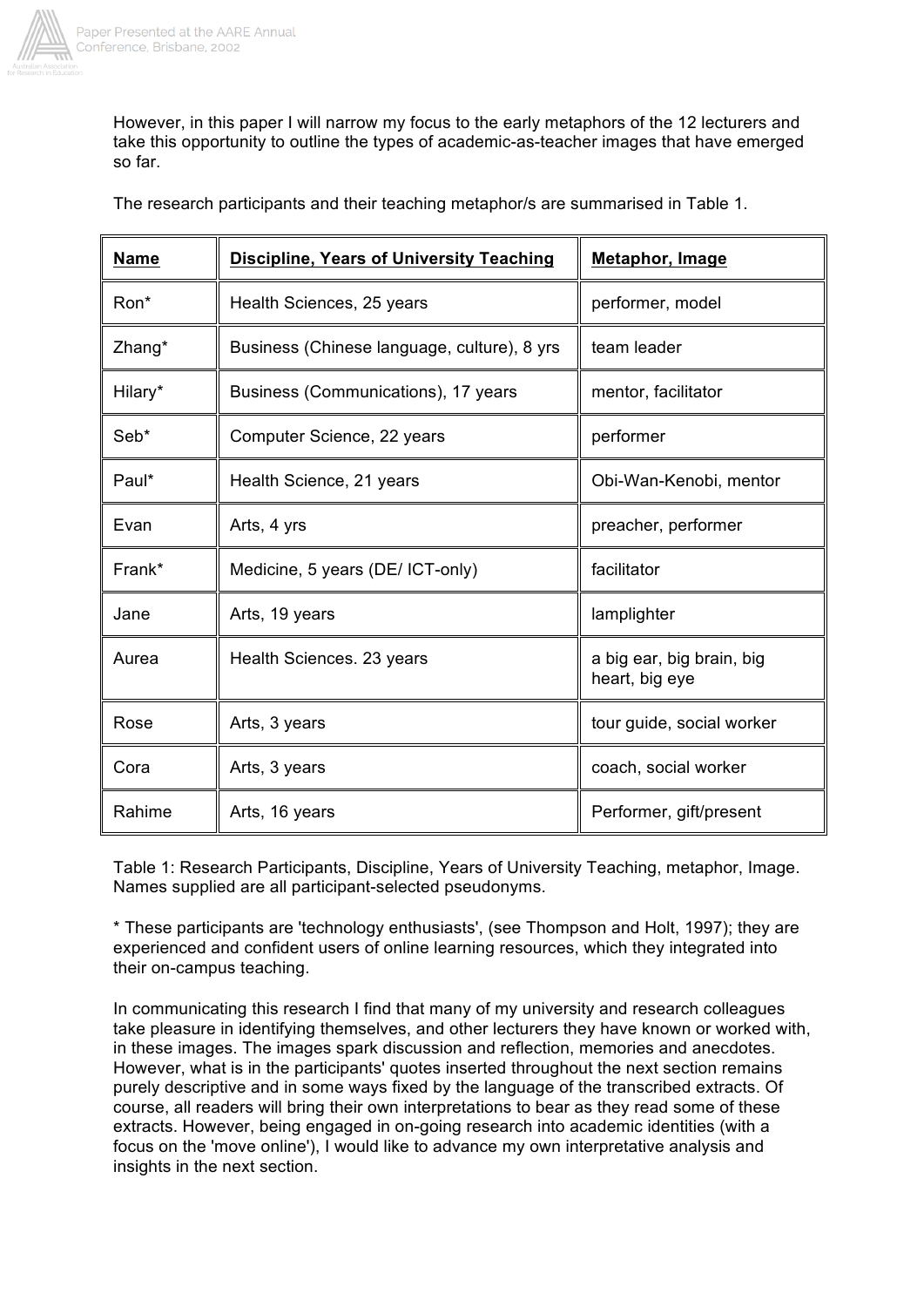

## **4. The Problematic: 12 lecturers, 11 metaphors**

*Metaphors need not make sense - indeed, it is the unfamiliarity of some that render a frisson, a jolt, to push us to see the world in a different way. (Chapman, 2002: 199).*

In researching academics' teaching self-concept, I have approached metaphor differently from most of the studies mentioned in my literature review. While the use of metaphor has served a number of functions in my research, it is not the only rhetorical strategy I use in this study to elicit and explore teacher identity. However I have been curious to see how the invitation to suggest metaphor would be received by the academic participants and most have embraced this opportunity imaginatively as a means of exposing and exploring their teaching selves. I have captured their words - on tape and in transcripts - and fixed parts of their images in extracts in this paper. It's now my turn to elicit my patterns within the conceptual dimensions of their metaphors.

Here I am faced with 12 lecturers and 11 metaphors: people personifying themselves in terms of other persons - translating their humanness into 'other' human images.

Looking into their language choice I see mixed metaphors and allusions to other unconscious metaphors. I could step over my participants' verbal representations, now fixed in the transcripts and extracts, and offer contradictory readings based on linguistic evidence. No - moving forward more uncertainly, I will explore the metaphors of the academic participants by analysing them firstly for what they allude to in terms of teachers, learners and learning. I will turn to them a second time, and apply to my analysis the criteria I took into consideration in selecting participants for this study (gender, discipline, experience with ICT). A third review will consider other pedagogical experiences and histories (educational qualifications, distance education and online teaching experience), which are common to some of these participants.

#### **4.1 Teachers and learners and learning - inside the metaphors**

Looking over the list of academics and their metaphors, we can infer humorous and profound understandings about (these) teachers and (their) learners, and what is being taught/learnt. So I could count types and classify these metaphors, according to the teaching, learning contexts and roles that are suggested by the metaphor.

#### **4.1.1 The Metaphoric Teacher**

Three colleagues acknowledge being performers; there are 2 facilitators, 2 mentors and two colleagues have offered sporting images (team leader, coach).

*Kim: Cora, have you ever thought about an image for your teaching?*

*Cora: No, no, no I'm just thinking about it as [Rose] is talking. Not a metaphor as such. I guess I'm more like coach in some ways. It's about keeping people enthused, and.. challenged and.. encouraging them. Yeah...*

*Zhang: Now, I suppose I like to be a team leader, for on-line teaching as well. I'd like to do that, I'm doing that at the moment. I want to, because [it's] paramount with this kind of a deal. Once we have students, [and] all got enough facilities to communicate, and at the moment [...] these forums lack that. Is lack that team-work.*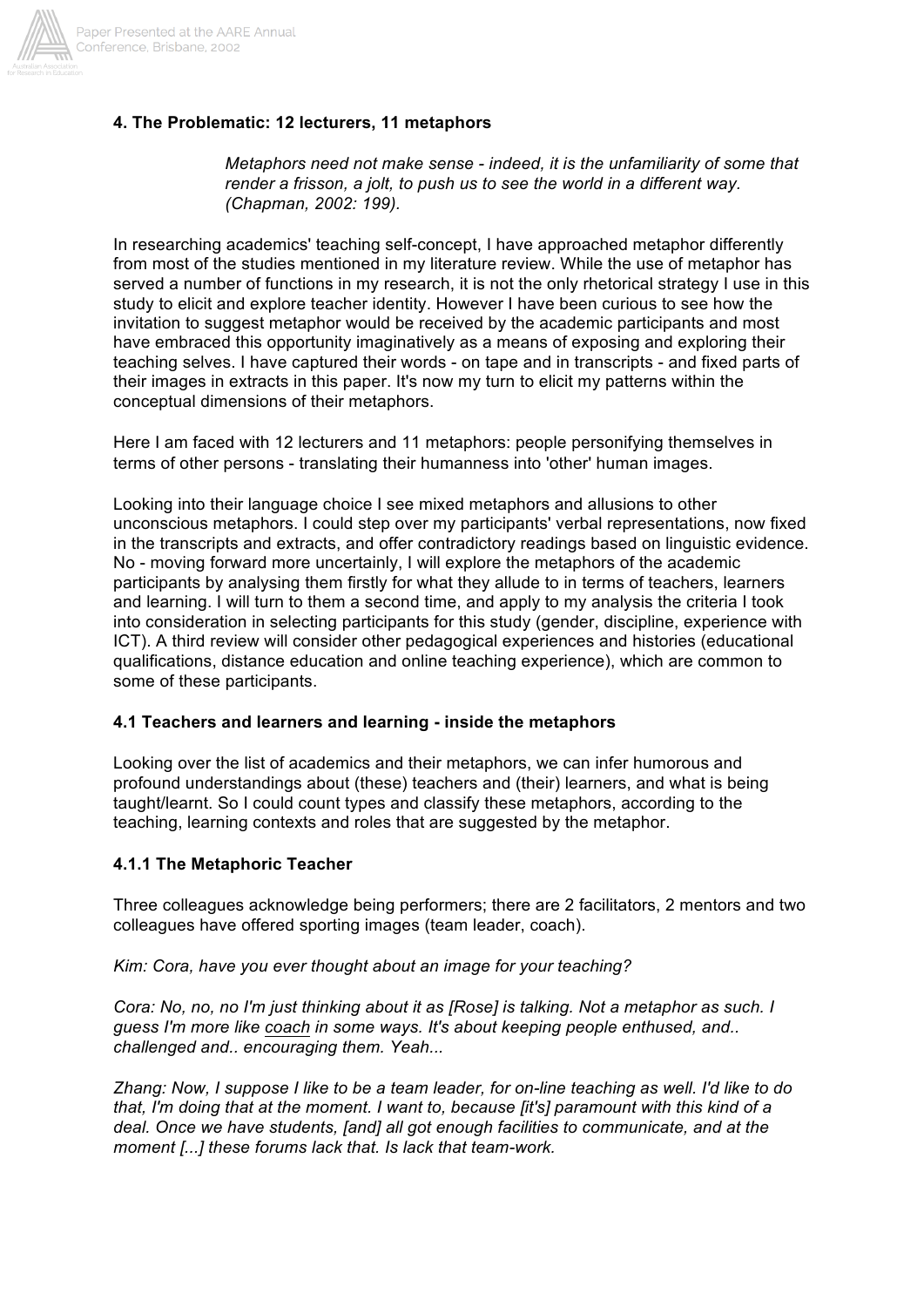

Six of the metaphors are occupational: performer, model, preacher, lamplighter, tour guide, social worker. Four clearly refer to theorised roles in teaching: model, mentor, facilitator, coach. Crude categorisation in this way does lead to speculation here about other elements of the metaphoric context - and some of this I have deliberately (and playfully) explored in the conversations with participants. What do we learn from performers and tour guides? How do gurus like Obi-Wan-Kenobi conceptualise teaching? Do preachers teach, I wonder?

*Evan: For me teaching is absolutely performance. Ahm, you know. I wouldn't have said that three or four years ago, but you know as I've found my feet and found my style and found my confidence, it's become absolutely performance. It's it's it's it's the one part of my life where I think where I do cut loose in that way. [Kim: How do you cut loose?]*

*Just in the sense that it's that I'm enormously ah it's all about enthusiasm, and energy. I'm not somebody who stands at the lectern. You know I'm somebody who who paces around and gestures. It's very much a dramatic performance with me. You know a lot of overheads but you know I'm whipping things on and whipping things off. So I'm very much a moving target, kind of thing.... But you know to get them up off their feet, and get them moving, get them motivated, get get it, get something across to them, so you know.. yeah, I actually did .. my wife jokes a little bit about the fact that you know that yeah as a teacher I'm very much like an evangelical preacher. And you know I tend to come out of lectures dripping with sweat and exhausted cause I do literally work myself into that, depending on what the topic is, but you know I mean. .... It's preaching, It's much more one of those old style, evangelical [Kim: gospel] sort of gospel-tent preachers standing up at the front ending up dripping at you know grabbing the lect.. and walking around yeah and just you know working themselves up into it.*

## **4.1.2 The Learners and the Learning**

Interested readers are invited to reflect on what the learners are doing in the broader context of each metaphor (learners as audience members, spectators, members of a congregation, sports-players, candle-bringers, tourists, and social work recipients). It is equally fascinating to consider the nature of what is being taught: the presentation and interpretation of a play script, physical and sporting skills, the gospels, process (modelling), the historical and cultural information of a terrain or place, and the passing on the flame/s of enlightenment. Indeed all of these images there is a sense of passing on something: skills, ethical dilemmas in tragedy and comedy? Old/er ways and traditions, 'God's word', (local) knowledge, the flame...

*Jane: I've thought a bit more about your question re a metaphor for teaching and have come up with 'lamp-lighter'. The image of the teacher as someone who passes the candle of knowledge from generation to generation has always appealed to me, but the notion of a 'lamp-lighter' goes a little further. I believe that the love of learning has to be nurtured and protected - especially in these materialistic and 'economically rationalist' times - and I like the idea of 'shedding light' for students - not so much telling them what they need to know, but helping them to see things differently, move outside their own frame of reference, and question what they have learnt so far. Thus, it is part of my responsibility to keep my own candle bright by conducting research, reading, thinking, debating and generally keep up with the field. If my candle is small and sputtering then I can't help my students to see the 'bigger picture' - they will be confined to a narrow patch of ground. I try to 'light lamps' that my students can carry into whatever corners of the earth they go. [email communication: 16th April 2002]*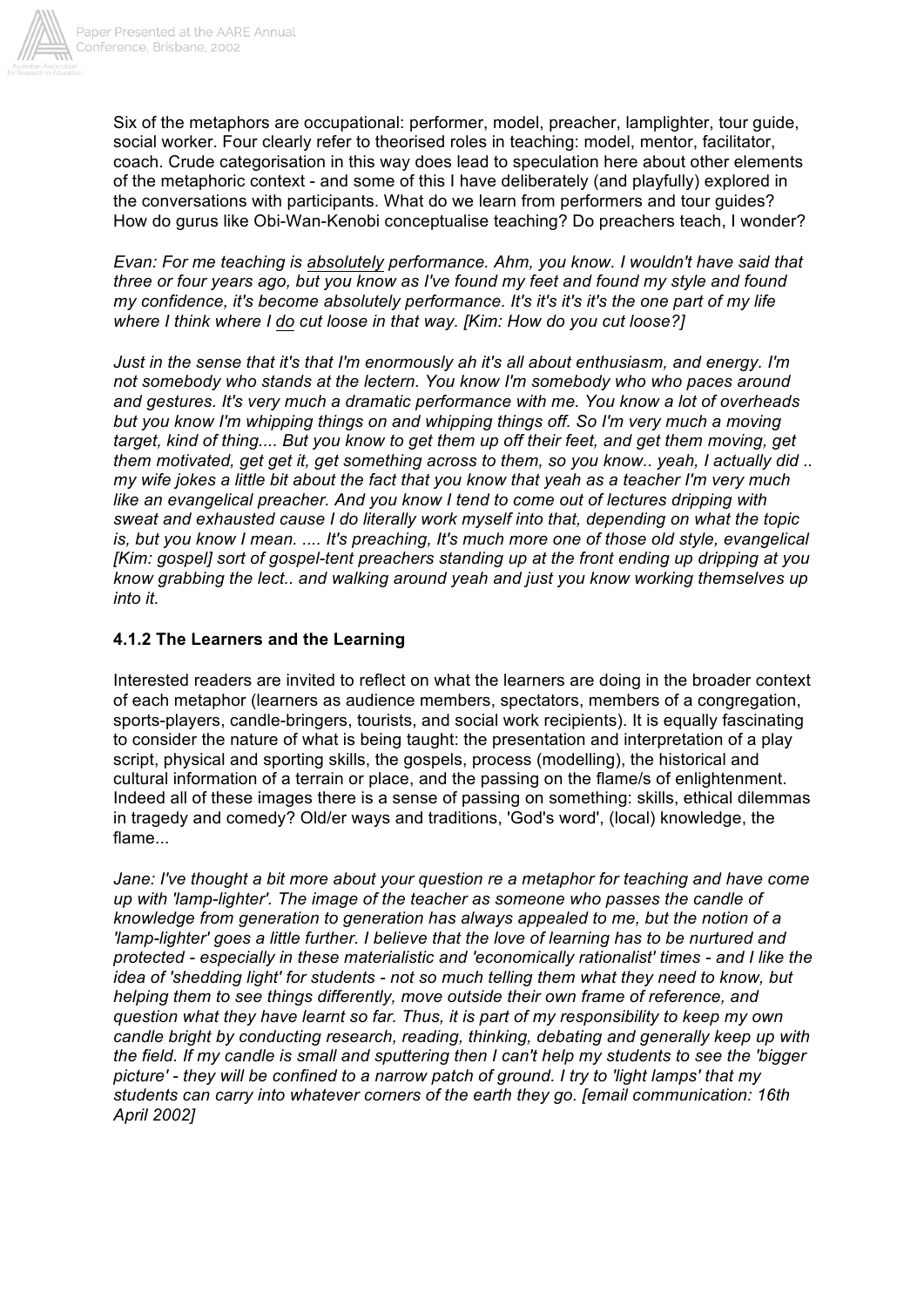

## **4.2 Participant Selection Criteria**

When I first started on this research in to academics identities (and online teaching), I was confronted by the complexity of academics' professional histories and work responsibilities, research interests, and their very diverse work contexts, all commonly labelled as 'university'. In selecting participants I decided in the first instance to ensure a spread of gender, discipline, experience in teaching using ICT.

## **4.2.1 Gender**

In terms of gender, 5 of the 6 women lecturers lay claim to these metaphors: mentor, facilitator, lamplighter, tour guide, coach and social worker.

*Rose: Well actually I read that question [about teaching metaphor]. I was thinking back to ahm just the discussion [inaudible]. I thought it still applied, about the tour guide thing. About kind of offering the kind of the array of things and even just this week for example when we were talking about how you define violence or whatever and then someone came in and quick 'But, what should I include and what shouldn't I include?' and I said 'Well you know, where does that leave us all?', you know. So yeah, it is about offering and then the students try to unpack [...] and then to take up more as they're going along... That's why I'm thinking a tour guide thing. [The students are] actually going and moving. [Kim: Yeah] Yeah. Yeah. I suppose the tour ahm.. leader's role is basically to ahm.. set the scene in a sense the overall scene and then to offer some kind of guidance along the way...*

The 6 men lecturers characterise themselves as: performers (3), model, team leader, Obi-Wan-Kenobi, mentor, preacher, and facilitator. A gendered analysis does not appear to reveal anything particularly new or striking - apart from the fact that three of the male academics referred to themselves as performers.

*I find my best work comes, like these things that y'know, I've gotta get up and perform. Ahm, and I wanted to perform well, and ah, and y'know, I'll finetune and finetune it well into the night before sort of, jumbling images and graphics and whatever, and then at the end of it, I might finetune it a bit more, and put it on the web. Ahm, y'know..... Yeah, I mean I enjoy getting up there and cajoling and jumping up and down and inspiring and er, or trying to, and, and.. but I mean to me that's what a teacher is, I mean a teacher, doctor equals teacher, a teacher is sort of a cajoler, inspirer, performer ahm, so certainly yeah, performer is in my metaphor, if you looked at that image, certainly it's there somewhere.*

*Seb: I feel rewarded coming away from a lecture where the students appear to have learnt something that would have been difficult to grasp simply by reading and trying themselves. (Perhaps all I've done is speeded up the process for them.) As with a good theatrical performance, you have to hold their attention so they're at least listening to what you have to say and this is where being a good 'performer' comes in. [e-mail communication, 04.05.00]*

A relevant aside here: Hilary would like to improve her face-to-face lecturing style: *I think I need to go to drama lessons and, ahm, yeah because, I'd like to sort of, come across more.... more dynamically.*

The significance of lecturing as performance to present-day academics is an intriguing but uncertain metaphoric theme in my work; anecdotal comments from other researchers and academic development colleagues suggest that this preference for performance on the part of male lecturers is not surprising - but I am not aware of any research evidence to support this gendered observation as a finding. In an earlier phase of this research study I have found that the technology enthusiast lecturers all kept face-to-face teaching and lecturing at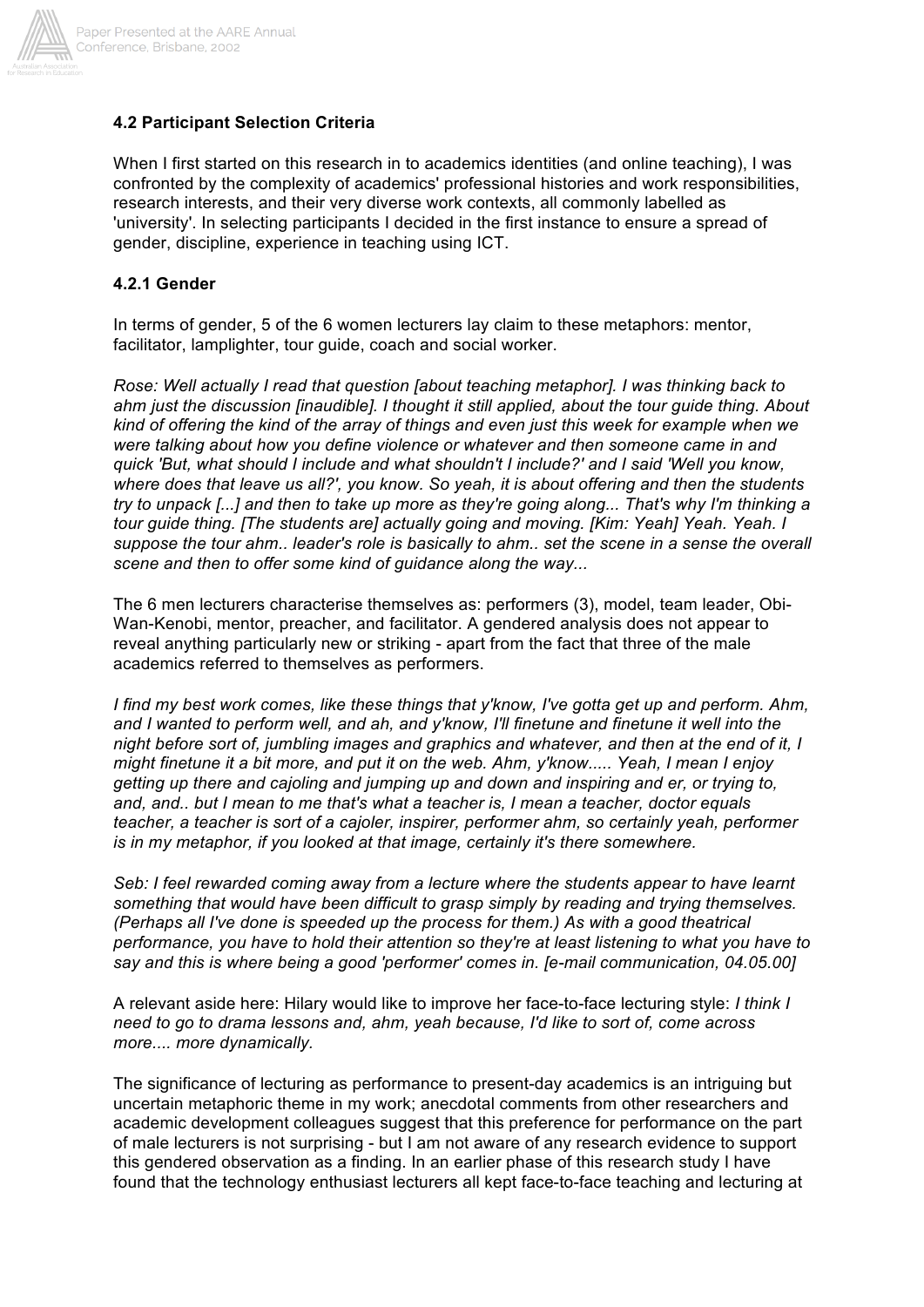

the core of their curriculum and teaching, in departmental contexts where they were not feeling pressured to 'make the move' online.

## **4.2.2 Discipline**

In terms of disciplinary background, 5 lecturers are located in an Arts Faculty (preacher/performer, lamplighter, tour guide/social worker, coach/social worker, no metaphor), 4 work in the Health Sciences (performer/model, Obi-Wan-Kenobi/mentor, facilitator, 'body parts' image), and 3 are from a Business Faculty (team leader, mentor/facilitator, performer). Aurea's striking image, that as a teacher she was composed of all-important body parts, was most apposite to the therapeutic discipline in which she works in the Health Sciences.

*Aurea: Are there images that describe me as a teacher? It's ahm. I'm thinking of [giggles] body organs. [Aurea giggles loudly].*

*Kim: No don't (worry). That comes with the territory. That's Health.*

*Aurea: Yeah. Yes. That's right. I kind of, if I can grow body or.. body parts that describe me as a teacher: somebody with a big ear, and a big brain, and a big heart. [laughs]*

*Kim: A big ear?*

*Aurea: A big ear.*

*Kim: And a big brain.*

*Aurea: A big brain, and a big heart. Somebody who, who...and a big eye.*

*Kim: Ooh, tell me about the big eye. What does the big eye do?*

*Aurea: It's people who.. somebody who sees, and listens, and thinks and and feels.*

The image that Aurea offers her is not actually a metaphor, rather it is an interesting example of *synecdoche* - parts that refer to a whole (Lakoff & Johnson, 1980: 36). The parts here refer to a human body - not to a teacher *per se* interestingly enough! It is difficult to extend and test this collective image as a description of a teaching role. The body parts suggest learners might be 'speakers, feelers, the observed, other bodies'? - but not students. What is being taught and learnt is not clear - and the image itself (re)embodies and troubles traditional teacher-learner boundaries.

Apart from this slight diversion to consider Aurea's curious image, which could lead us in to a side discussion about bodies in teaching and learning, there is little in this analysis by discipline that appears to distinguish the participants.

## **4.2.3 Experience with ICT in University Teaching and Learning**

There is nothing across the list of metaphors to distinguish the 6 'technology enthusiasts' (Thompson and Holt, 1997): performer (x 2), model, team leader, mentor, facilitator, guru/mentor, facilitator. However, there were what I would call 3 'hard-core' technology users (Seb, Ron, Zhang), who at times in our conversations seemed more focussed on the technology, than perhaps the students and students' learning. Zhang enjoyed learning new software applications which enabled him to develop more and more complex resources to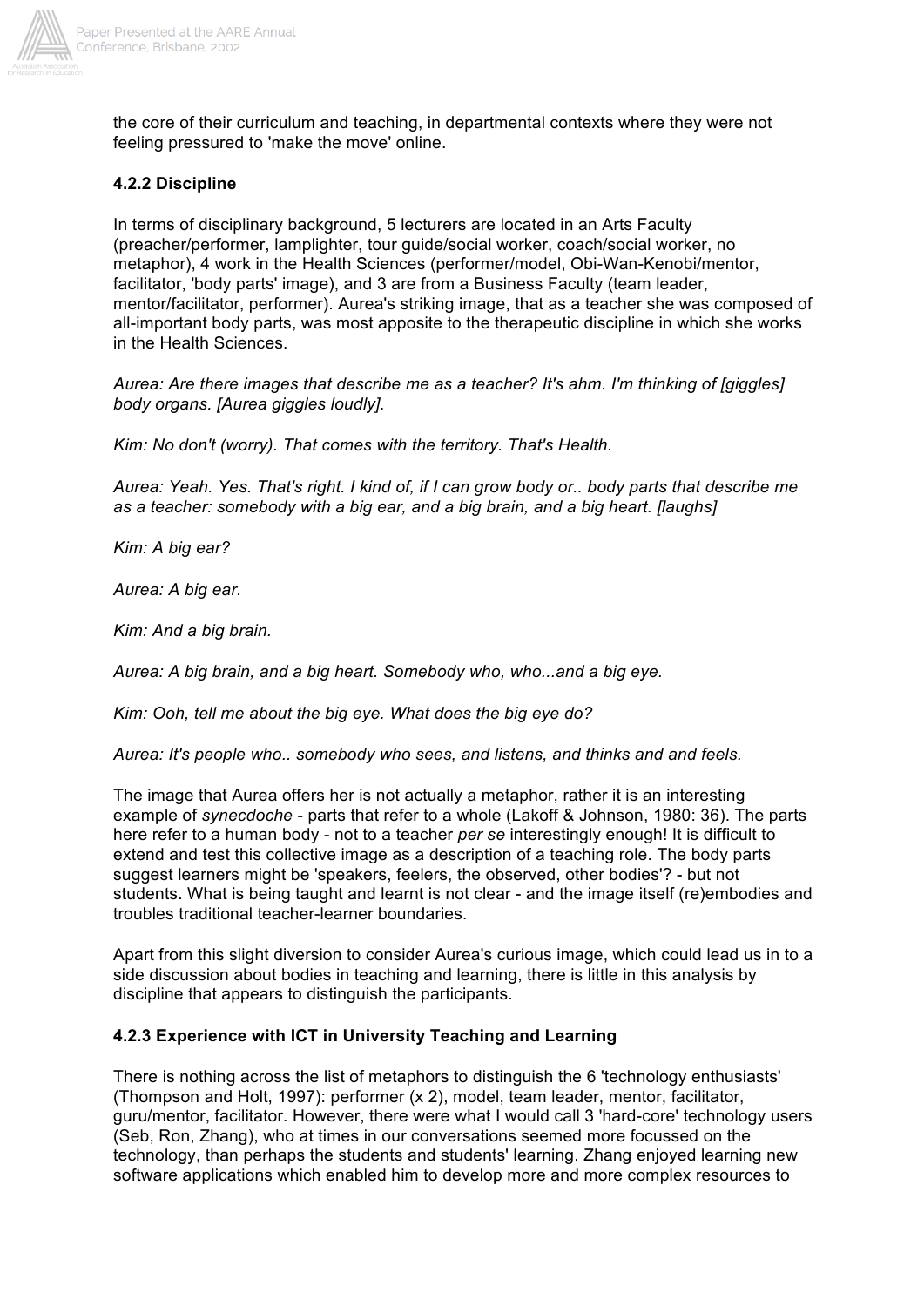

support this students learning. Seb revealed to me a concern that, without face-to-face contact with his students, he may become 'an entity', Seb sought to remain embodied in his (performance-based) lectures, but even there technology could let him down:

*Seb: The face-to-face hasn't changed to a large degree, what I do except that I.. I mean, I'm dead if the machine's down.*

Technology means Ron can extend what he is teaching, and by extension, himself as teacher:

*Ron ....the people are out there, ahm... The people are out there. Ahm, but I'm using a laptop. And ah, and it's extending, it's both... it's both improving what I'm doing if I'm giving a lecture on the screen behind, and it's linking me to that online world of resources and people and needs, and whatever.*

Regarding the brief insights derived from these 'technology enthusiasts', there could well be some openings for research into embodiment and ethereality, and the notions of how information technologies extend and augment those bodies and the resources they add to them. While Frank used online technologies constantly to manage his teaching role and his learners, he didn't share the same fascination with new technologies. I will return to Frank in section 4.4

## **4.3 Educational Backgrounds and Experience**

I have been reconsidering the significance in and across these metaphors of different types of teaching experience and educational qualifications.

## **4.3.1 Teaching Qualifications**

Hilary, Paul, Jane and Rose all held post-graduate qualifications in Education. They characterised themselves metaphorically as: facilitator/mentor, Obi-Wan-Kenobi/mentor, lamplighter and tour guide. There is some warmth in these images, and some sense of care and guidance. Often in our conversations, they spoke about their teaching selves, through their students' perceptions and responses.

## **4.3.2 Distance Education Experience**

Hilary, Paul, Rahime, Frank and Aurea have all previously designed and taught distance education subjects. Their metaphors tallied up as: facilitator/mentor, guru/mentor, performance/gift, facilitator and the 'body parts' image. While the metaphoric facilitators and mentors stand out once more, what is more significant, based on my knowledge of this group is how they all emphasise their relationships with their students. This theme is pursued in the next section.

#### **4.4 Perhaps it's all about relationships with ourselves and others: collaboration and solitude**

Gathering up the metaphors of those with educational qualifications, and distance education experience, we can see that they all represent themselves in relationships with their students.

The image of the facilitator seems the most collaborative of the group. Hilary and Frank both viewed themselves as 'facilitators', a term which is often challenged and derided in some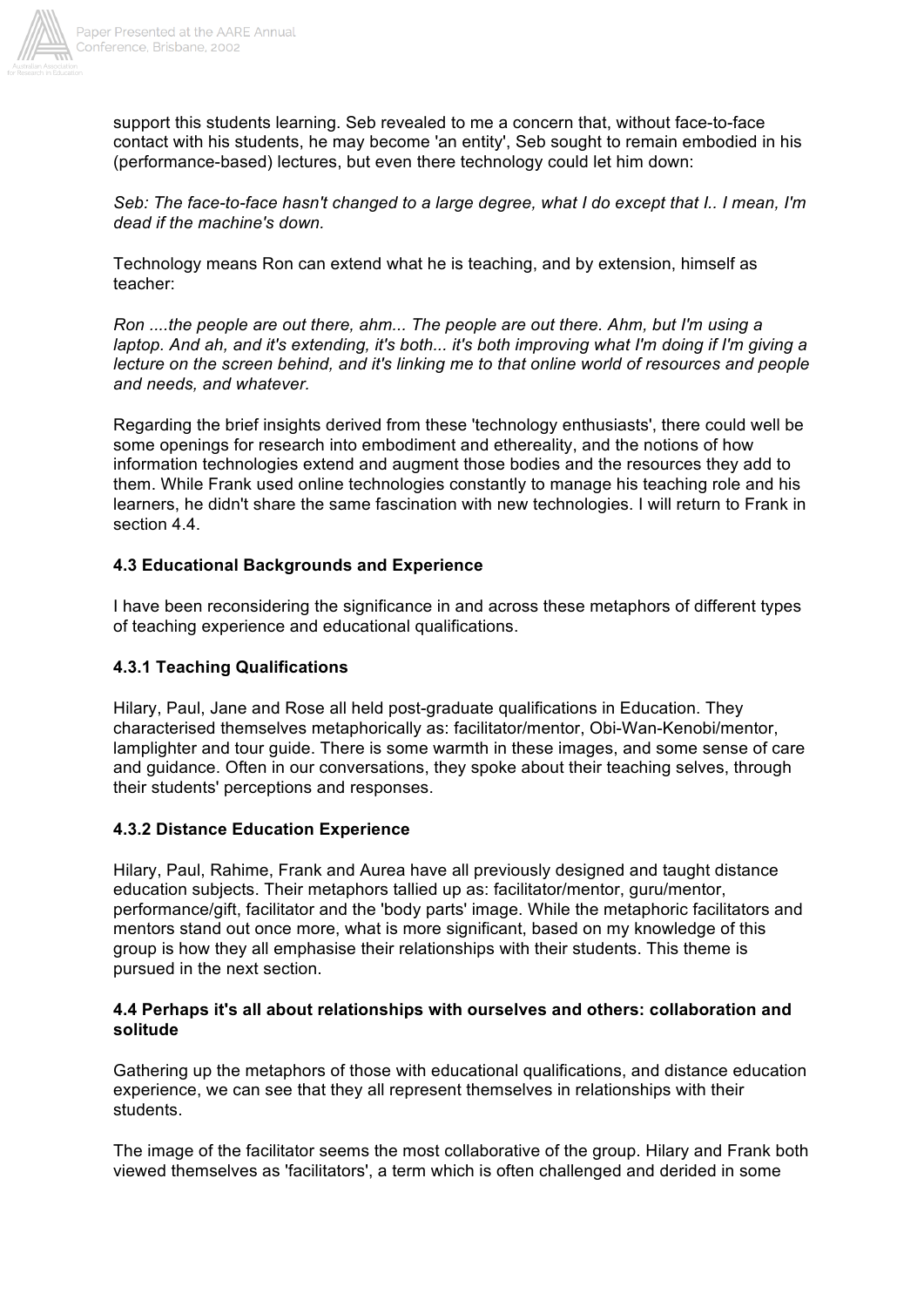

academic discussions of teaching and learning. Hilary and Frank, who were comfortable using ICT in their teaching, really held to a view of new technologies as enhancing their relationships with their students.

#### *Kim: What does facilitation mean to you?*

*Frank: Eh, oiling the wheels. Making things happen smoothly. The students ask questions and they get answers and they are encouraged to ask good questions to get good answers.*

*Hilary: I suppose... more.. more mentor in e-mail.. And more facilitator in discussion groups. Because in the discussion groups it's not, they're not writing to me, they're writing to each other, mainly. And.. ahmm... they allow me to read it, they know it's for marks, so they put nice things about me every so often, just to [Hilary laughs]..*

Other images move between solitude and collaboration (team leader, mentor, lamplighter, tour guide, social worker, coach).

While Rahime did not suggest a metaphor, she did talk at length about her relationship/s with her students (and how these relationships were multiplying and improving since actively inviting her students to email her). Indeed this theme of relationships is significant in terms of all of the metaphors proposed by the academics. Each model alludes to different patterns of human interaction. In some images (performer, Obi-Wan-Kenobi, preacher), there is a solitariness which I have discussed with some participants.

*Paul: ....I sort of would see [myself] very much as, suppose probably more along as a guide, but not, not the traditional sort of tourist guide that sort of tells them everything, more, more of the sort of ah....I suppose my, my interest in science fiction will come forward here, I'd like to think I'm a bit like an Obi-Wan Kenobi that sort of lets them make their own, let them make their own mistakes.... Ahh...he umm, he, he did withdraw, yeah, he withdrew from society, oh no, maybe I've maybe the wrong one there.... Well, well he.... when ahm, Luke Skywalker came looking to him he took on that mentoring role again...and was prepared to take the risk again. I haven't withdrawn yet I don't think [Paul laughs]. Yeah, yeah...maybe the OSP was my withdrawal [Paul laughs].*

Rahime has resisted offering a singular metaphor to define the complexities of her teaching role.

*Rahime: I think, you know, just off the top of my head...I'd probably have a little bit of a problem with [describing my teaching metaphorically]. Ahm, I have a problem with it because I'm all of those and probably lots of other things, and that I'll be different things to different students as well. And...I'm not sure that I would actually even want to think of myself in metaphorical terms. I think that I tend to teach really well when I really know how to be what I am in that classroom, and ...in the end...the only thing you ever do have to give, is yourself .. and so the quality of the content, the quality of the performance, the quality of the relationships...have to do with how you see yourself as a person. And I certainly don't...think of myself as a person in metaphoric terms.*

What is interesting here though is that I can see other unconscious metaphoric allusions in what Rahime says. (Do others see it too?). At this point I step in to must assert my researcher knowledge and (privileged) voice. I can hear other parts of my conversations with Rahime; and based on that remembering and my transcripts and notes, I cannot ignore the images here of 'performance' and 'giving'. Rahime is indeed a 'performer', who 'gives' herself to her students. She told me how early in the first semester she had projected photos of herself (over the years, in her research role) to the 400 students who attend her first-year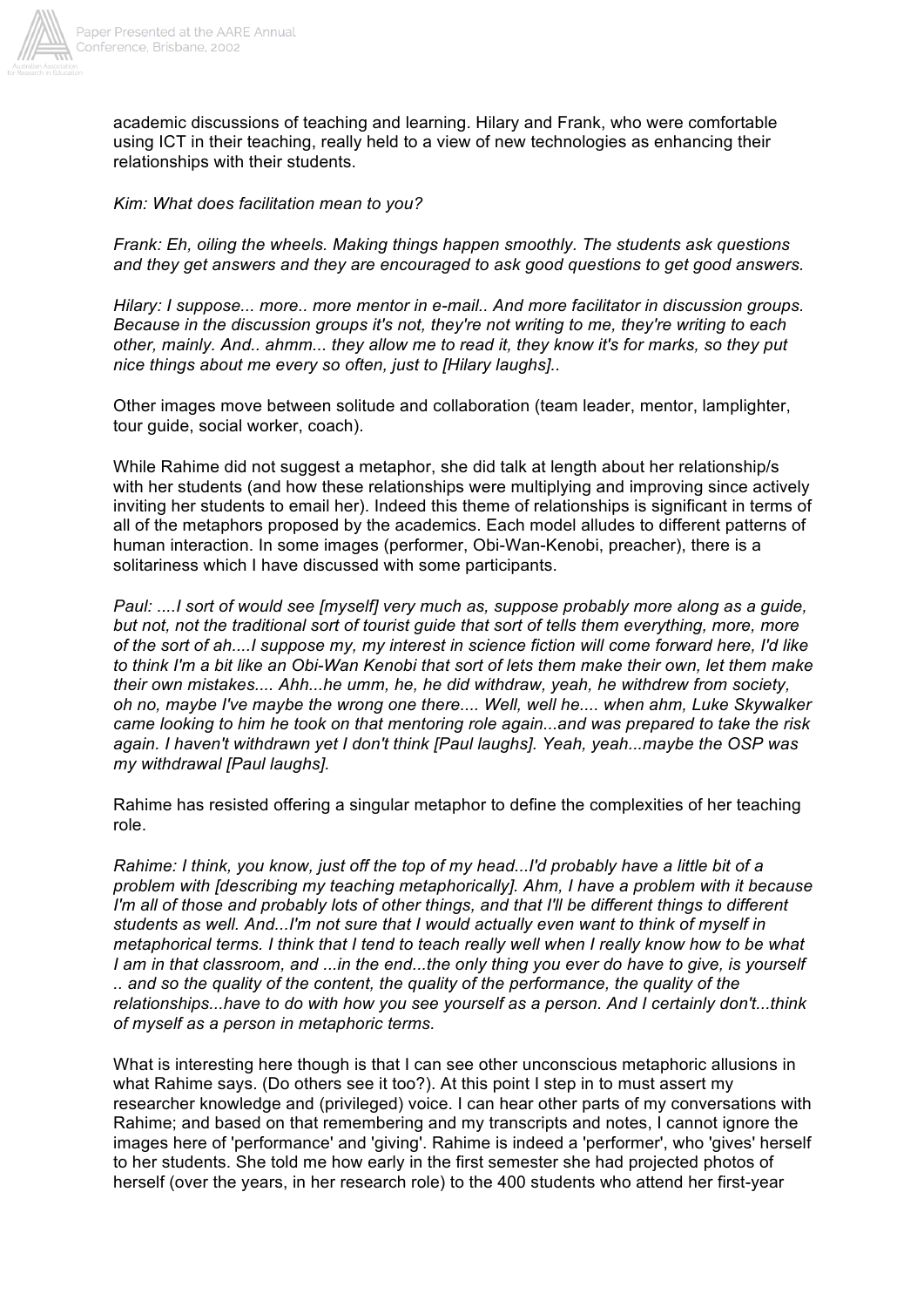

lectures. I think though, there is something to ponder in her assertion that she is all metaphors and none; that she is context-sensitive in terms of her metaphoric orientations. This offers another way of thinking and moving forward in this project.

## **5. Some Implications**

Other ways of understanding the teacher images of the 12 lecturers continue to emerge as I look over the metaphor transcripts. You might discern patterns and see openings for other kinds of research into academics and metaphor. Currently in my broader research project, I am alert to signs of issues such as gender, discipline, teaching experience and generation (nothing emerged here) and relationships with students.

The application and analysis of metaphor, in this study, in this way, has revealed to me how explicit discussion of metaphors in fact reflect relationships - between the self and the 'other' metaphoric personification, as well as between the self and others within the metaphor.

Evidently I have plenty more to discuss with my research participants. I am planning to return to discussions of these metaphors with my colleagues both to explore the contexts and nuances of the images in more depth. I am also interested in how the metaphors of the novice-online lecturers might stretch and shift as a result of a period of online teaching.

#### **6. Closing comments**

*We listen to their words, and try to reconstruct their meanings in our minds, but we can never be sure about the accuracy of these transformations. In our research reports, we further develop our re-creations of their re-creations (in words) of their reality. (Gudmundsdottir, 1996: 303).*

The strategy of inviting my participants to consider and suggest their teaching metaphors has had other benefits for this research. Discussing such images has helped establish my relationships with the lecturers. These segments of our conversation are often times of hilarity, sometimes there is repartee, laughter and giggles. Evan and Ron became noticeably animated when they discussed their performance metaphors (I noted in my transcript notes for Evan: *At this point in our conversation Evan is becoming really animated. He is speaking very fast. The rhythm and mindset he is describing as part of his teaching are becoming evident here)*. Discussing teaching metaphor/s is not the usual way that most academics talk about their teaching. Their revelations help us build trust in each other in this intimate research. For the participants, the sharing of metaphors is enabling them to think imaginatively and creatively about what they do in new ways, bridging both the participants and myself into new ways of thinking about university teaching.

These 12 colleagues think and work and interact in contexts of shifting disciplinary knowledges, juggling and organising very demanding teaching and research roles. Increasingly their 'performance' (one of the metaphors of new management, of course) is being documented and discussed under new reflexive and invasive management practices. The metaphors, and the analysis that I have sketched here, re-present one means of depicting the diversity that characterises lecturers and how they are going about their teaching in one of the areas of their work where they still maintain some autonomy, spontaneity, privacy and safety.

I continue to wonder about my metaphor as researcher. Shall I tell you, or will you interpret your own sense of my sense-making work? That is my dilemma as researcher in this research. Perhaps you will discover assumptions that I have yet to perceive in my own work.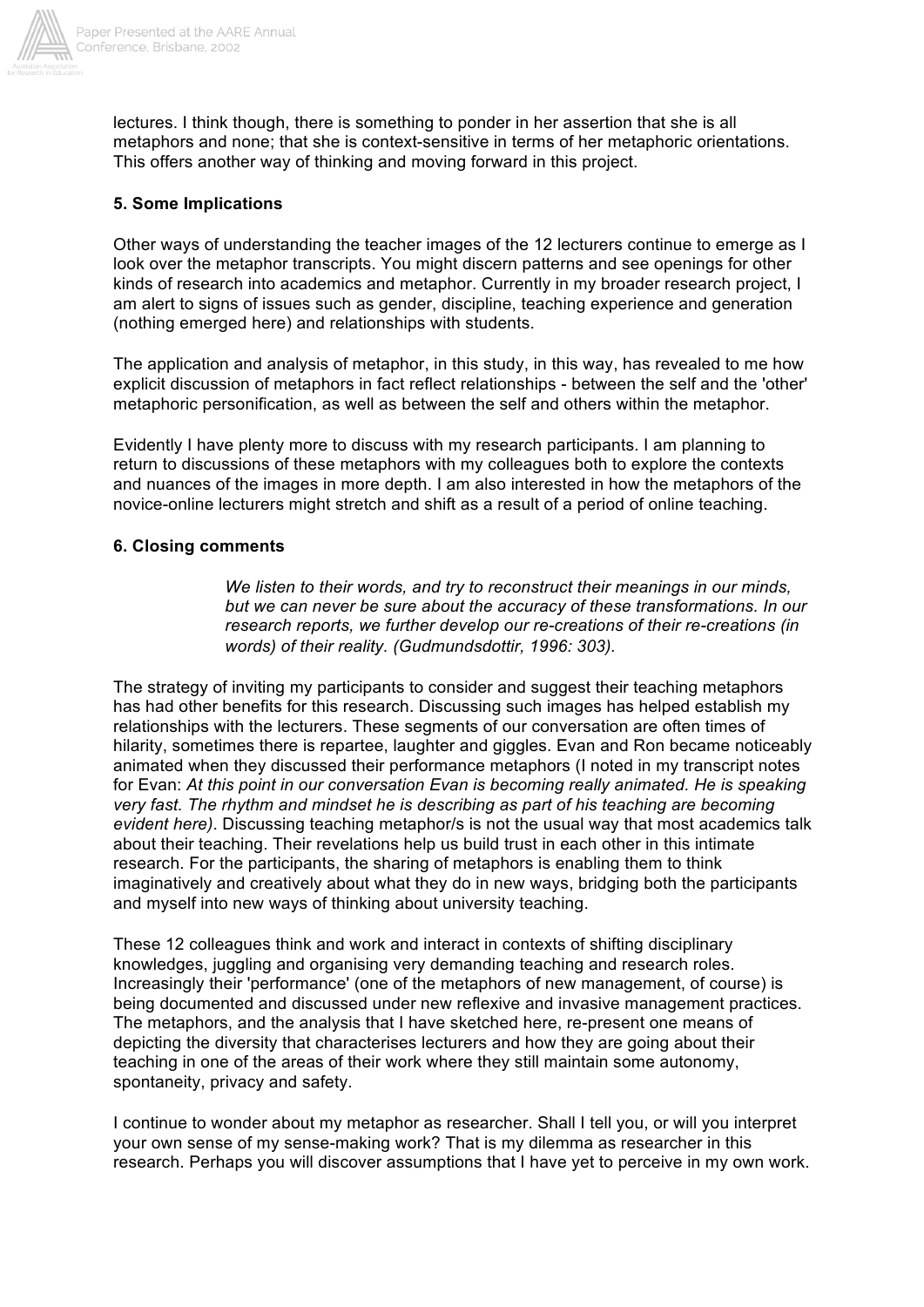

If that dialogue continues in your head, and with others, then this paper has satisfied another hidden purpose.

## **Appendix 1**

Conversation Schedule No. 1: Talking about your teaching

• Tell me about your teaching....

...in terms of your university role, incl. research and service; or the importance of teaching to who you are and what you do. The best thing about teaching is...? How important is lecturing, tutorials, F2f generally? Can you offer an image or metaphor to characterise your lecturing/teaching role (to date)?

• How have you learnt to teach?

• How would you characterise your relationship/s with your undergraduate students?

• Tell me about any particular beliefs or values you hold about teaching.

• Tell me a little about your planned online & face-to-face teaching choices (incl. which online resources and why).

• Anticipating your online teaching this semester: How do you think you will teach online (and face-to-face) now? How will you manage and integrate both? Any concerns about 'making the move' online? Things to look forward to?

• Tell me a little about your decision to 'make the move' to online teaching at this point in time... Your motives or reasons?

## **Bibliography**

BERGE, Z. (1995) Facilitating computer conferencing: recommendations from the field, *Educational Technology*, 35(1), pp. 22-30.

BERGE, Z. & COLLINS, M. (2000) Perceptions of e-moderators about their roles and functions in moderating electronic mailing lists, *Distance Education*, 21 (1), pp. 81-100.

BROADBENT, C. (1997) Changes in higher education: perceptions of academics, conference paper, Australian Association of Educational Research (AARE) Annual Conference, 30 November - 4 December 1998.

CHAPMAN, V. (2002) Teaching as a site of re-presentation. Metaphors, tropes and texts. *Reflective Practice*. 3 (2)191-204.

COALDRAKE, P. & STEDMAN, L. (1999) *Academic Work in the 21st Century: changing roles and policies* (Canberra, Commonwealth of Australia, DETYA Higher Education Division).